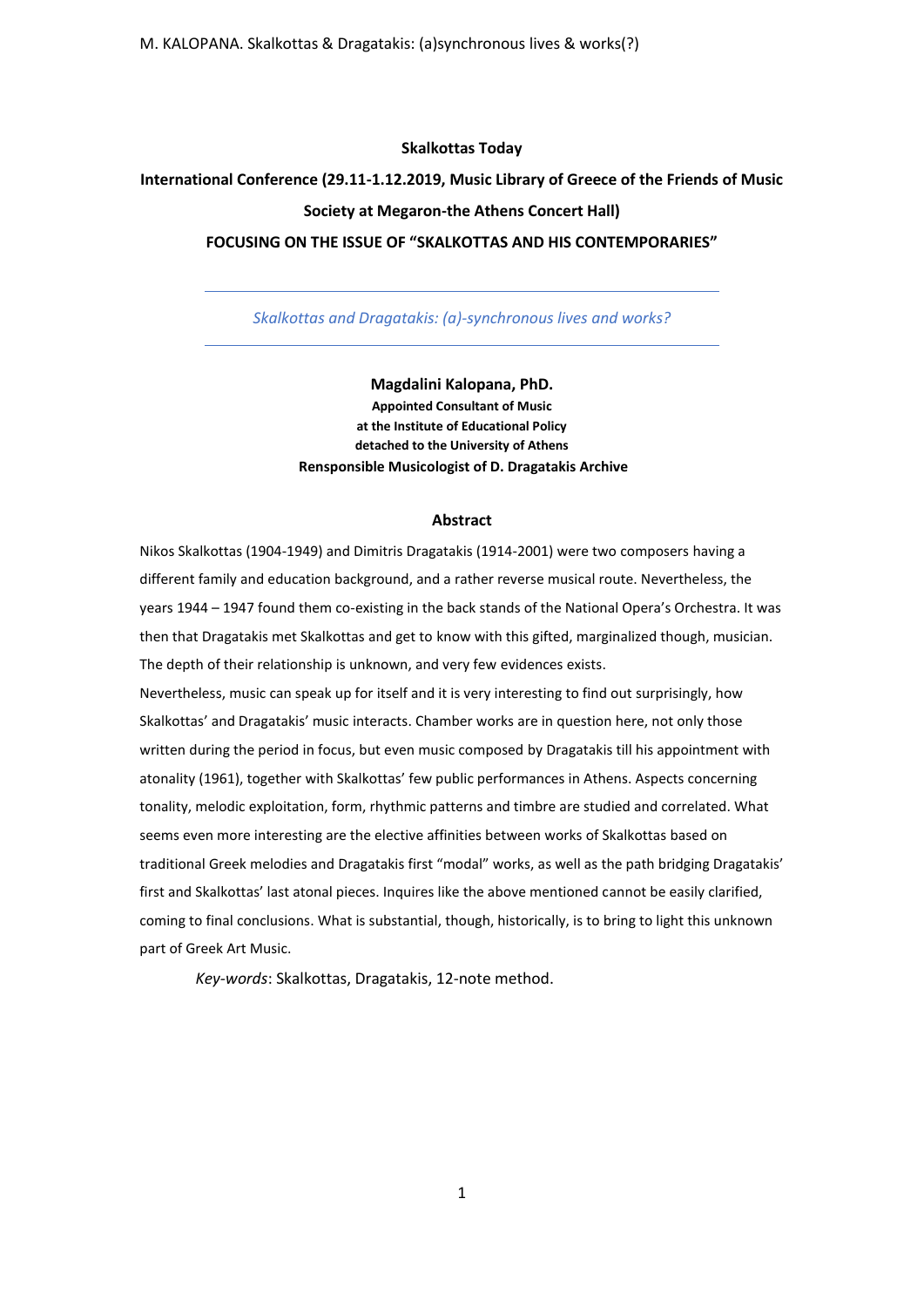[Paper follows as presented at the Conference "Skalkottas Today", 29.11.2019, 19:00-19:30. To be revised for the Proceedings]

In his article on "The Meaning of time" (1969), Grünbaum writes that time is characterized "by a transiency of the present, which has often been called 'flux' or 'passage'." And continues: "that the present or now is an attribute of events which is encountered in perceptual awareness.<sup>1</sup>" This idea, emphasises on relativeness and personal perception of time,<sup>2</sup> and matches to the synchronization idea of this paper's title, so it will be the starting point of my reference to Skalkottas and Dragatakis.

Τhe up today published bibliography on these two very important Greek composers does not indicate the slightest relationship between them. And it seems quite normal. Skalkottas was the charismatic violinist, the pioneering composer with a unique European study background, that finally found himself marginalized in pre-war and occupied Athens. His works though, begun to be studied and appreciated in Athens in the 50's, when avantgarde music was introduced and strongly supported as part of Cold War cultural antagonism and propaganda (Romanou, 2009, 177). Furthermore, in the last decade of the  $20<sup>th</sup>$  century Skalkottas has been re-discovered through many premieres, very good interpretations and recordings (Romanou, 2009, 178). No existed influence by him on Greek Art music of his era is credited, since he is rather considered a precursor of modernity, a rather distant prototype of avant-garde when this music entered Greece.

Time is relevant again, and synchronization is falling apart. But what is the perceptual awareness we must take account of?

- 1. Skalkottas maybe wasn't that marginalized as believed.
- 2. His music was probably known to a small circle, enough to create a vibration of modernity, before its promoted entry to Greece.

On the other hand, Dragatakis, a graduated violinist in 1938, having completed his studies on Harmony next to Michalis Vourtsis (1938-1940) and participated in the Greek Resistance (EAM/ National Liberation Front: 1941-1944), but also a Kalomiris close friend,

<sup>&</sup>lt;sup>1</sup> Grünbaum A. (1969) The Meaning of Time. In: Rescher N. (eds) Essays in Honor of Carl G. Hempel. Synthese Library (Monographs on Epistemology, Logic, Methodology, Philosophy of Science, Sociology of Science and of Knowledge, and on the Mathematical Methods of Social and Behavioral Sciences), vol 24. Springer, Dordrecht.

<sup>2</sup> On this subject see also: Elias Giannopoulos. (2011) *Aspects of time in the music of 20th century* [Όψεις του χρόνου στη μουσική του 20ού αιώνα]. Διδακτορική Διατριβή. Αθήνα: ΕΚΠΑ.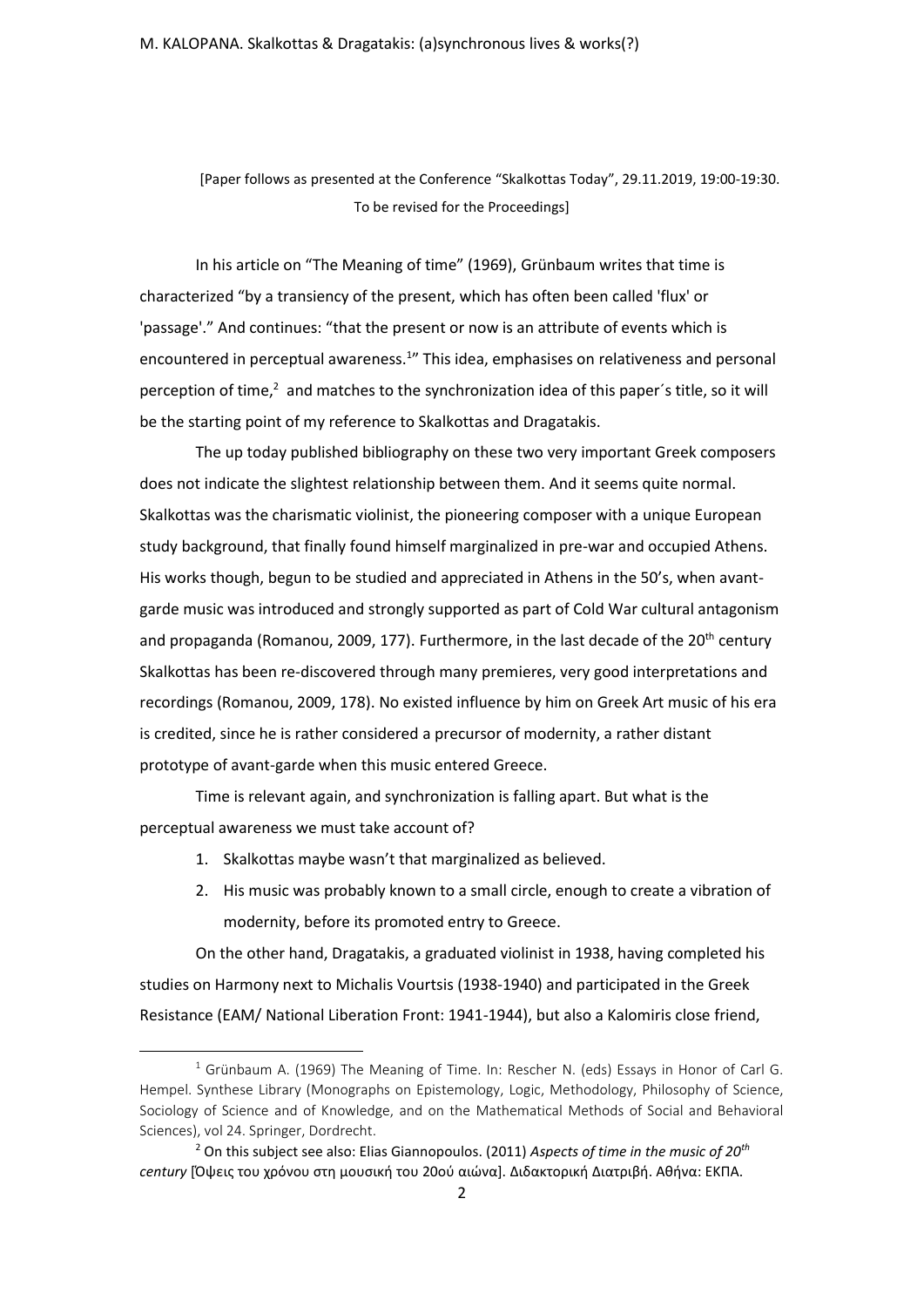founds himself at the back stands of the National Opera's Orchestra in the beginning of his 30's (1944). The Orchestra, more than the National Conservatory, turns to be into a place of getting to know with the Greek composers of his time: "I have met everybody, Varvoglis, Lavrangas, Petridis and Skalkottas", says Dragatakis to Thanasis Valvidas (Ēchos & Hi-Fi, 12.1992, p. 50-53) and elsewhere: "because in those [during the Occupation] days, the National Opera was like an Orphanage: people had nowhere else to go, so they spent their time in Union [Σωματείο/Sōmateio] at the upper stage of the Opera" (D. Dragatakis open interview to Spiros Mazis at the Artistic Composers' Residence [Kallitechnikē Estia Sinthetōn/KESY], 16.12.2000).

Regarding his memories of Skalkottas, Dragatakis testimonies: "Skalkottas was exploring his musical ideas on his violin during the break times, he stopped at some time to play the backgammon and continued the exploration of things he would use in his works (D. Dragatakis open interview Anargioros Deniozos at IEMA, 6.4.1998)." In another occasion he was much more expressive: "He went upstairs to the big hall and played the backgammon. He really enjoyed that!" (KESY, 16.12.2000/Mazes). This is an unknown description<sup>3</sup> of Skalkottas, not only as a devoted composer, but also as a socialized man and an enthusiastic player.

Furthermore, Dragatakis narrates a very interesting story regarding his relationship with Skalkottas. I quote: "**There is a problem with Skalkottas. He learned the 12tone method in Germany and nobody knows if this had been good for him or not. [..]. I was studying fugue<sup>4</sup> then and I took a theme to him to write me the answer. He looked it over and he brought it back to me the day after. I cannot fix an answer for you, I have mixed it up, he said**. (KESY, 16.12.2000/ Mazēs).

This episode, as well as the anecdotic backgammon Skalkottas' hobby, have to be understood inevitably under a relative time reference, that is according to our knowledge of the mature Dragatakis way of expressing. For those of us that had met him, it is obvious that this phrase had may layers of meaning. The elliptical and allegorical character of Dragatakis oral expression, connected to traditional *paralogi,<sup>5</sup>* is documented not only in his interviews (on newspapers, radio and tv) and in his recorded public conversations mostly at the end of

<sup>5</sup> Regarding literary genres, see:

<sup>&</sup>lt;sup>3</sup>And elsewhere: Skalkottas was testing at his violin and in the meantime, we went to a place nearby to play the backgammon. (Th. Valvidas, Ichos, Hi-Fi, 12.1992, p.)

<sup>4</sup> Dragatakis was not officially in the class of Counterpoint-Fugue. He may though had started lessons interrupted at 1947 and continued long after (1953).

[https://repository.kallipos.gr/bitstream/11419/6433/1/02\\_Chapter\\_2.pdf](https://repository.kallipos.gr/bitstream/11419/6433/1/02_Chapter_2.pdf)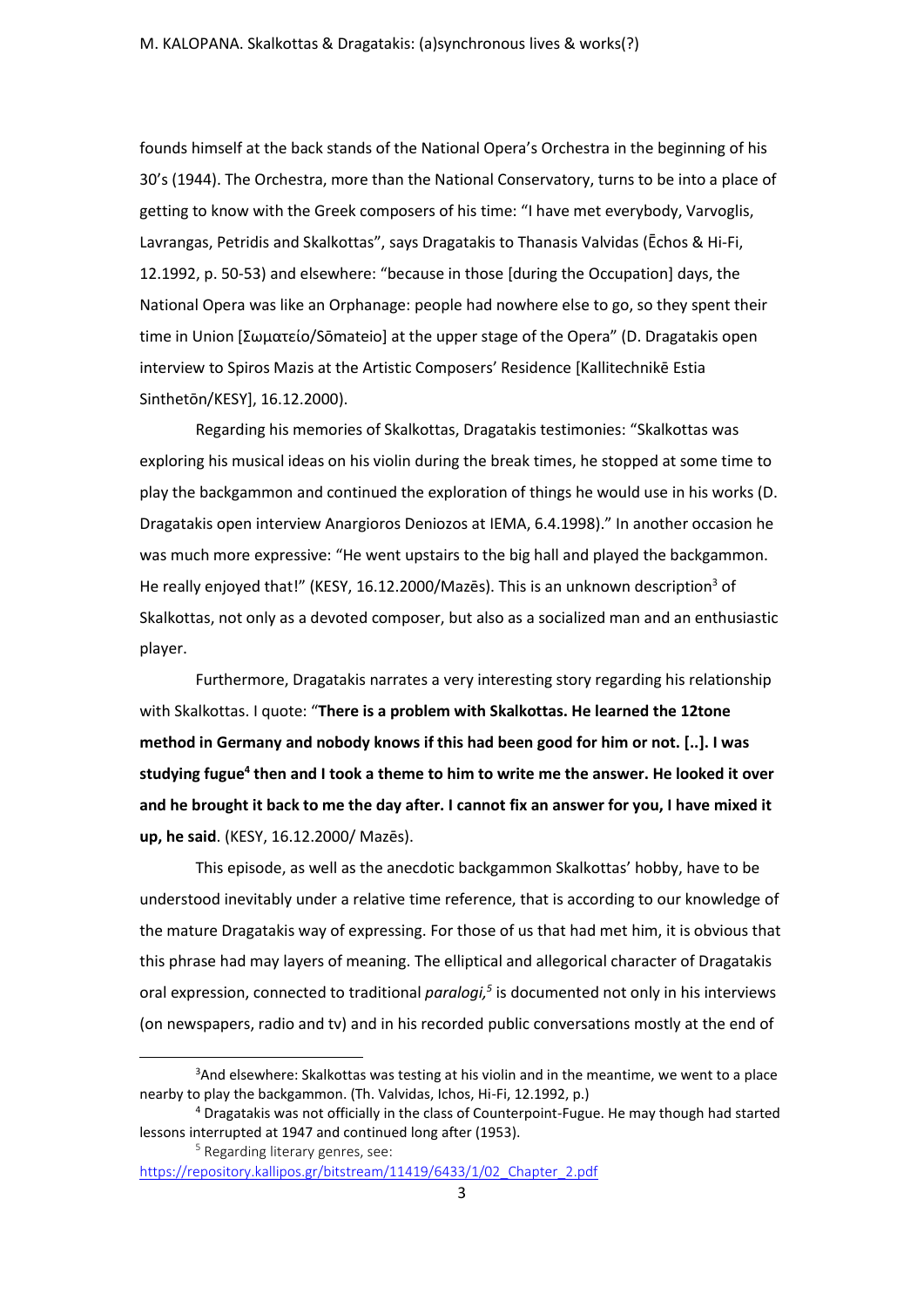his life, but also in his own texts written for some of his works.<sup>6</sup>

The fact that Dragatakis refers to a fugue exercise is of high importance, having in mind that such a reference can be detected just once more in his documented speech.<sup>7</sup> In fact, this reference reveals an exchange of compositional ideas between the 40-year old Skalkottas and the 30-year old Dragatakis. The latter, probably unsatisfied by the creative solutions of his teacher and mentor, searched for another point of view next to "the much talked Skalkottas", to use a phrase of Nikolaos Dragatakis, composer's younger brother  $(25.1.2002).$ <sup>8</sup> It cannot be defined if Dragatakis was searching for another way of bridging Epirus tradition with European music, or if he was looking for a compositional method different from what he had already seen and hear in the National Conservatory and the Opera. Regardless of whether he had heard Skalkottas' works, it was widely known that he had studied abroad and brought with him the fresh European style, so is very likely that Dragatakis wanted a sense of his knowledge and technique, as he used to say: "You have to get to meet everything, and then to choose exactly what you need in order to be yourself." (IEMA, 6.4.1998). If he had ever had a series of typical lessons with Skalkottas he would certainly had declared so. The fact that he describes the fugue episode indicates for sure a compositional relationship in between them, even short.

What is evidenced though, are the few known performances of Skalkottas' works given by Romanou (2009, 165-185), that Dimitris Dragatakis was able to hear in Athens, after his relocation from Epirus (1928) and before leaving for Northern Greece (1947-1949). [shown on ppt]

The most likely work of Skalkottas with which Dragatakis came to see and hear seems to be Sonatina n.1, for violin and piano, and specifically its  $2^{nd}$  Part Andantino, a twelve-tone piece, with some tonal references, mostly hidden under his multi-level polyphony, according to Laaris [Λαάρης] (1999, as given in Romanou 2009, 174).

7 It is about an episode about one of his first pieces (*Little Ballad Mikrē Ballada*) when he presented it to his teacher in harmony (Vourtsēs) or Counterpoint (Zōras) and to Kalomirēs himself.

<sup>6</sup> See: https://doi.org/10.1093/gmo/9781561592630.article.08120).

<sup>8</sup> Dragatakis brother, Nikolaos (1916-2017) had declared to be at both of his interviews (25.1.2002, 22.12.2006) at M. Kalopana that "in the last row of the second violins was sitting also [as D. Dragatakis did] the notorious Skalkottas, for whom nobody could imagine at that time what a great music he had been writing. Up today, I find it difficult to believe that this quiet man has left behind him such a work".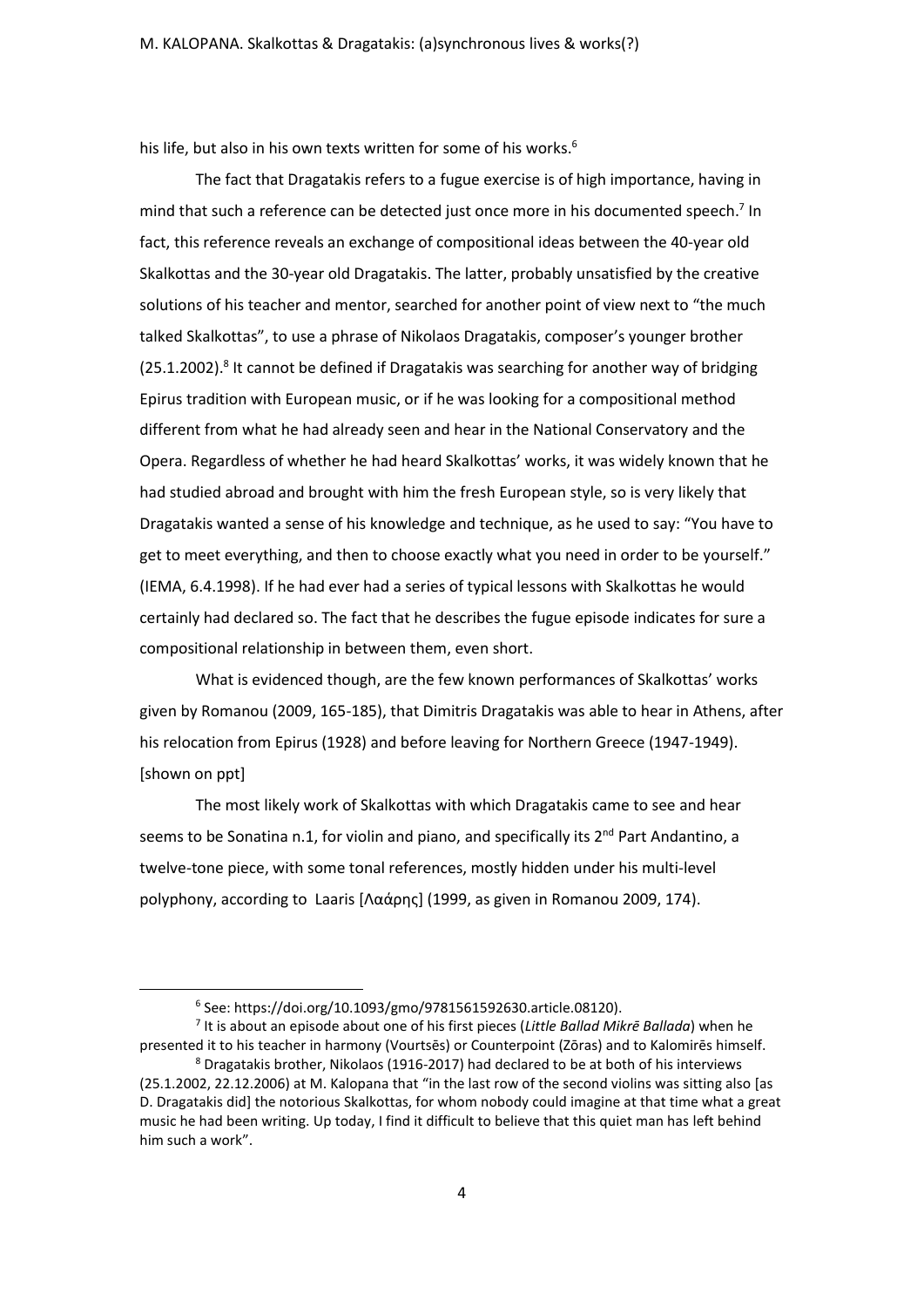The piece, as stated in its title, is written in a monothematic sonata form, row 1 standing as theme. Rows 2 to 5 recall melodic and rhythmic theme motives, being different from row 1. In fact, the last three rows miss notes, while the  $5<sup>th</sup>$  misses 5, being actually a heptachord. What is really interesting is that, while thematic material is all in violin's voice, recapitulation happens at the upper piano line (O1) while the violin enters in strettto with a variation of the first row (O1'). The equilibration of the two instruments is completed at the CODA, where both violin and piano (lowest voice) exhibit two main theme motifs (one each), on two conjunct pentachords (A-C#, for the violin and C-F, for the piano).

The elliptical use of rows (apart from the two first), as well as the repetition of notes before the complete row is heard, is usual at Skalkottas works, although evidenced here in a rather early 12-note work of his. This element, altogether with the complete absence of techniques like Inversion, Retrograde and Retrograde Inversion emphasizes the musical rather than the theoretical manipulation of the series by Skalkottas. According Mantzourani (The Life and Twelve-Note Music of Nikos Skalkottas, 2011, Bristol: Ashgate, 83) this belongs to Skalkottas' idiosyncratic type of sets. Probable reason for this use of the twelve-note row is Schonberg himself, urging his students to find their own way through dodecaphonic music (Leonard Stein, *Style and Idea. Selected Writings of A. Schoenberg,* σ. 386). In accordance with previous remarks on *Sonatina*, is the comment of Zervos (2001, 39-40) :"Skalkottas starts, like his teacher, his first 12-note works in 1928, using 1 row and very soon he adds more, depending on the size of the piece" […] "if for Schoenberg row is the very beginning of every thematic and structural parameter, for Skalkottas, applies the opposite". (trans. Bυ M. Kalopana).

Vertical resonances respond to chords often Diminished, and some relationships of Functional Harmony can be detected. F# is the main tonal center of Exhibition coming back at Recapitulation, but resolving in a final F with major seventh. In Development a coming back tonal center is B chord in various versions (minor, major, Diminished etc.) with many more chords belonging to "expanded" harmony. Must be clarified that chords come up basically from the piano part, existing though in specific meters also in the violin line (m. 23- 31). The 12-note melodic line is almost totally atonal. Passing tonal centers at the melody usually co-exist with different centres on the chord section, creating a bitonality effect.

Furthermore, techniques like harmonic sequences (n. 1-4 and 5-8), as well as symmetrical (arch) chord structures (n. 8-9) and vast repetitions of chord couples (m. 12-17, 20, 29-31, 32-37) connect Skalkottian music both to neo-classicism (sequences) and to

5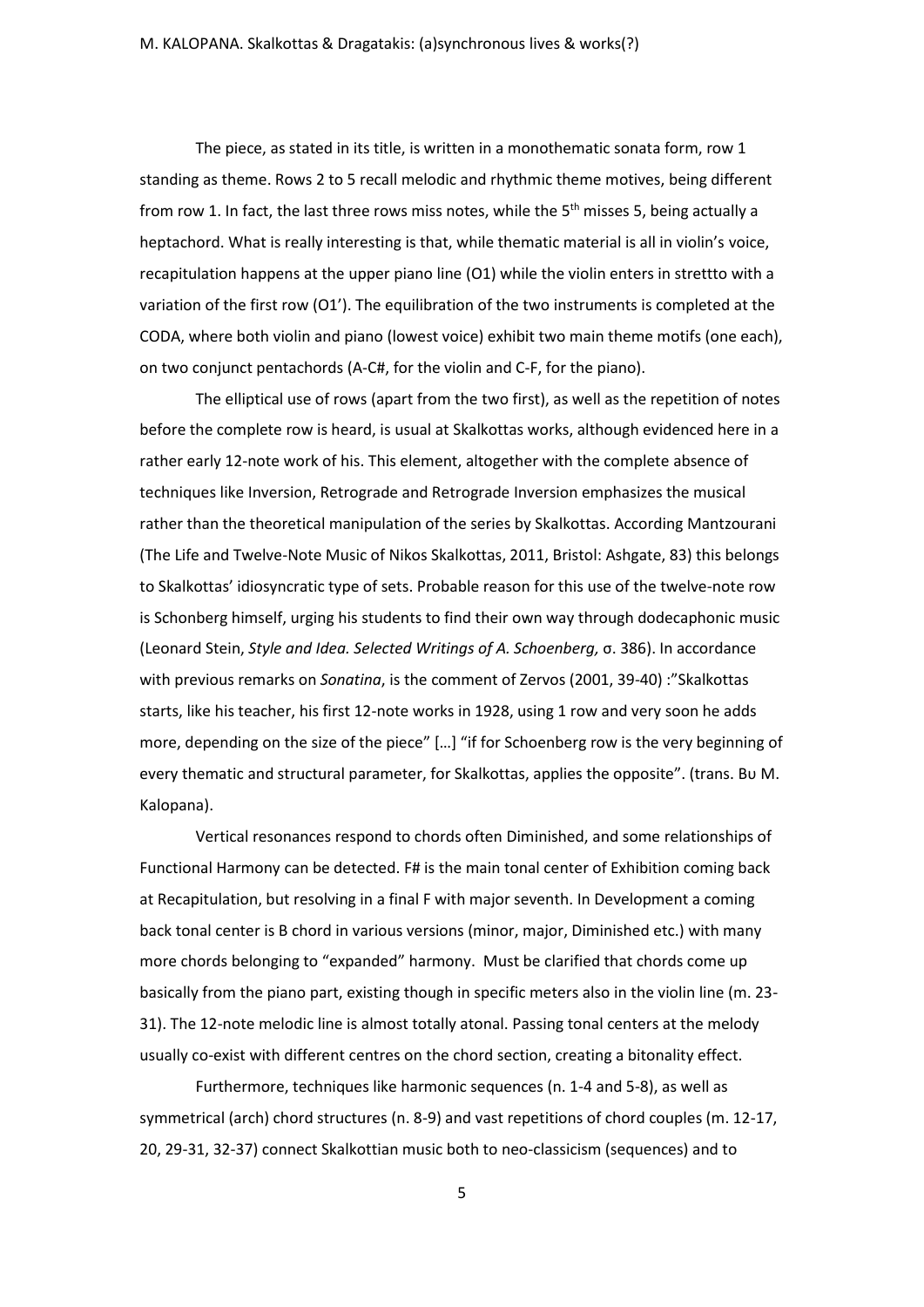eclecticism (regarding Bartokian characteristics). Μutatis mutandis, between twelve-note rows (melodic line) and accompaniment applies what Koutsobina remarks for *Tender Melody*  (AK 65, Skalkotta's penultimate work): "The melodic line is paired with an ostinato chordal accompaniment at the piano part, during the whole work" (p. 48).

Rhythm displays impressive vitality and even complexity, mostly regarding chords and less the solo melodic line. Jazz type syncopation, is widely used here by Skalkottas. Repeated rhythmic motifs of dotted semiquavers, mostly on vertical structures, do not just function like a basso ostinato, but are of fundamental importance, as they apply a dialogue with the melodic line, exchanging elements and promoting the elaboration.

In fact, *Sonatina n.1* according to Eva Mantzourani (2011, 4)<sup>9</sup> belongs to Skalkottas's Berlin period (1921-1933) and specifically in his "Schoenberg years (11.1927-6.1931)" during which his compositional characteristics concern "a gradual development of his idiosyncratic twelve-note technique".<sup>10</sup> When he meets Dragatakis at the national Opera's Orchestra Skalkottas is between the Middle (1940-45) and Final (1945-1949) Athenian years (1933-49). According Mantzourani, in his Middle Athenian years Skalkottas reaches the limits of development in his 'free' dodecaphonic technique, and his Final years he works on another version of his dodecaphonic technique, that is '**tonal serialism'**. Giorgos Sakallieros (Musicology, 12, 2012, 194) characterises many works of Skalkotta's Athenian period (*Little Suites for violin and cello, 1946, 1949, Concerto for two violins and orchestra, 1944-45, Duo for violin and cello,* 1947) as "twelve-note works where folk-style elements are incorporated."

**Dragatakis, had probably heard, seen and maybe studied this piece (1903-31 or later). He also seems to have talked with Skalkottas about compositional techniques (5.1944-5.1947). So, under Skalkottas old and newer influence, Dragatakis writes and very soon publishes a piece for violin and piano, probably before leaving Athens in 1947.**

This small work is well known among Greek musicians and audience, is probable his mostly performed work till now, recorded many times and having met various transcriptions both by the composer and others. Ι am talking about *Nanourisma/Berceuse.* Its well-known *cantabile* theme seems a young expression of Dragatakis mature period (1980-2001). How would though be ever possible for the student of Kalomoirēs to write a piece, with such a personal use of Greek tradition, if he had never come up to Skalkottas?

<sup>9</sup> Mantzourani, Eva. *The Life and Twelve-Note Music of Nikos Skalkottas.* Surrey: Ashgate, 2011.

<sup>&</sup>lt;sup>10</sup> Relevant works according Mantzourani are considered: the First and Second Sonatinas for violin and piano, the First Quartet to the First Piano Concerto and the Octet.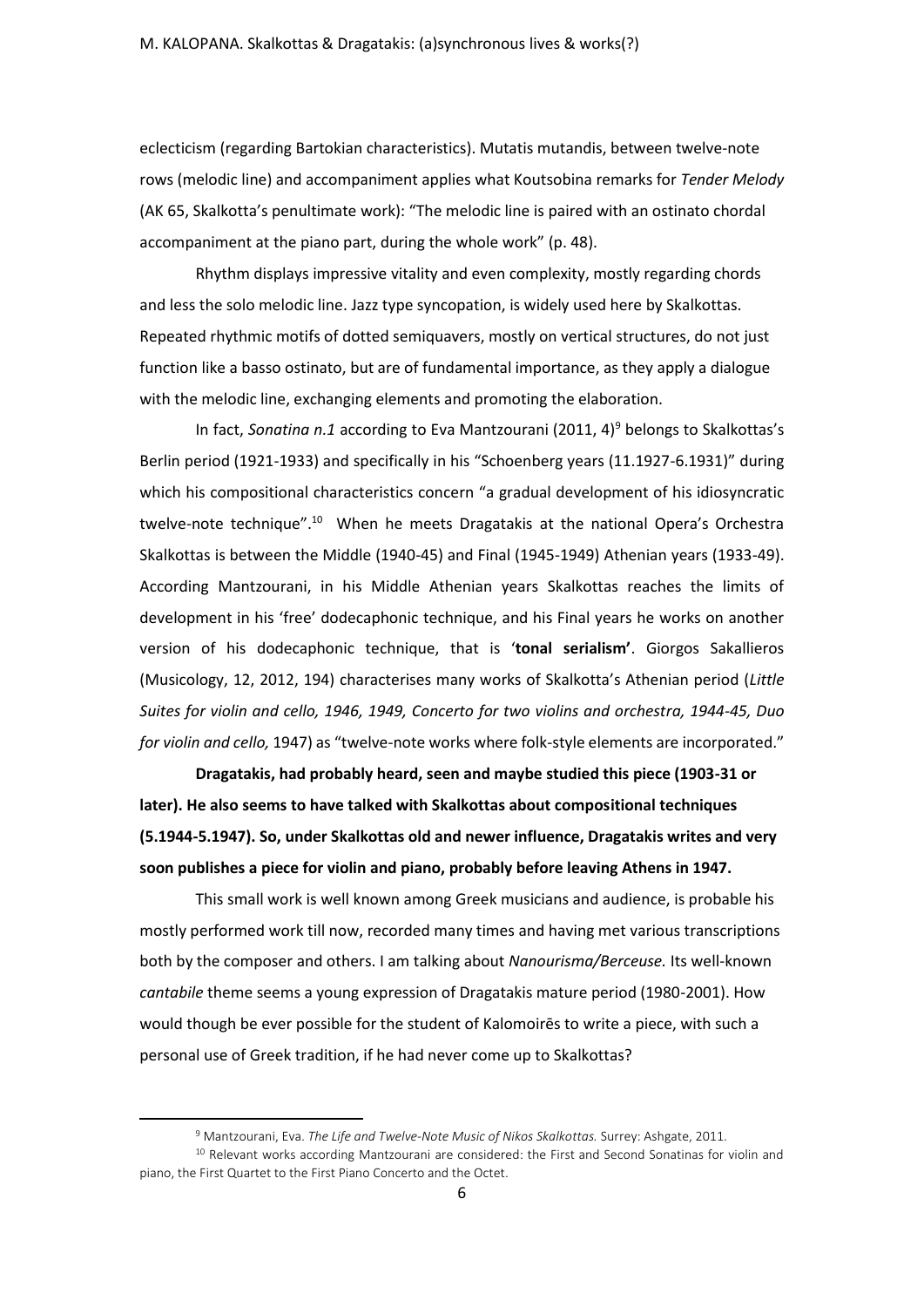Before answering directly, let's have a close look at the work. It is a character piece in monothematic sonata's form, having a double coda, both at the end of development and recapitulation. The main theme is exposed on violin, but its development begins in piano, both at the upper and lower voices and continues in the solo instrument. At the coda of development there is an exchange of a theme's motif in both piano hands, while violin elaborates another theme's motive. In Recapitulation, after violin's re-exposition on the three first meters of the theme, starts a final dialogue between violin and piano based on the second theme's motive. In fact, even in Exposition the beginning theme's motive is firstly heard by the piano, like a prelude, before theme's exposition at violin (m. 8). As a whole, the main theme's idea runs in piano all through piece like an idée fixe unifying the whole.

Main tonality is D minor, rather seen as the d mode of Greek traditional Music or Dorian with a B flat when descending. D mode as a tonal reference predominates Exposition and Recapitulation. Development is predictably on the tonality A, seen altogether as a pentatonic minor scale, and minor melodic or harmonic. Here, every chord succession can be explained by principles of Functional Harmony. What is important though are suspended and passing notes, as well as repeated motives, that create a harmonic fluidity and a sense of balancing tonality. While in *Sonatina,* the violin's line does not usually correspond with piano chords creating a bitonal effect, in *Berceuse* the solo melody interferes to chords, transforming their essence. It seems that Dragatakis finds it difficult to leave out of tonality, and uses a moving chromatism to elaborate his harmonic connections.

Dragatakis exposes mainly two simple rhythmic motives, one as echo of the basic theme's idea (dotted crotchet-quaver and quaver-double semiquaver), and a long repetition of quaver couples that function like baroque's ostinato<sup>11</sup> and can even have a traditional origin (*isokratēma* accompaniment, *ison* or drone singing)<sup>12</sup> in polyphonic traditional Epirus songs.

<sup>11</sup> Schnapper, Laure. "Ostinato." Grove Music Online. 2001; Accessed 26 Nov. 2019. https://www.oxfordmusiconline.com/grovemusic/view/10.1093/gmo/9781561592630.001.0001/omo-9781561592630-e-0000020547.

<sup>&</sup>lt;sup>12</sup> "Epirus (as elsewhere in the Balkans) has a diaphonic style with a choral drone in three parts employing microintervals (*see* [Albania,](https://www.oxfordmusiconline.com/grovemusic/documentId/omo-9781561592630-e-0000040650-div2-0000040650.2.1) §II, 1). It is described by the singers themselves as 'Albanian' (with a narrow tonal range in the second part) or 'pastoral Vlach' (with the second part falsetto). Here, as elsewhere, it imitates the sound of Byzantine bells. Its origin and antiquity are not known and there is no proof of an archaic or monogenetic origin. The rhythm is regular or in a metre of five beats, and also occurs with seven syllables in the old Albanian area of settlement around Parnassos (Arahova)." Romanou, Katy, Thomas J. Mathiesen, Alexander Lingas, Nikos Maliaras, Achilleus Chaldaiakis, John Plemmenos, Pyrros Bamichas, Kostas Kardamis, Sofia Kontossi, Myrto Economides, Dafni Tragaki, Ioannis Tsagkarakis, Kostas Chardas, Manolis Seiragakis, Sotirios Chianis, and Rudolph M. Brandl. "Greece." Grove Music Online. 28 Mar. 2019; Accessed 26 Nov. 2019. https://www.oxfordmusiconline.com/grovemusic/view/10.1093/gmo/9781561592630.001.0001/omo-9781561592630-e-3000000167.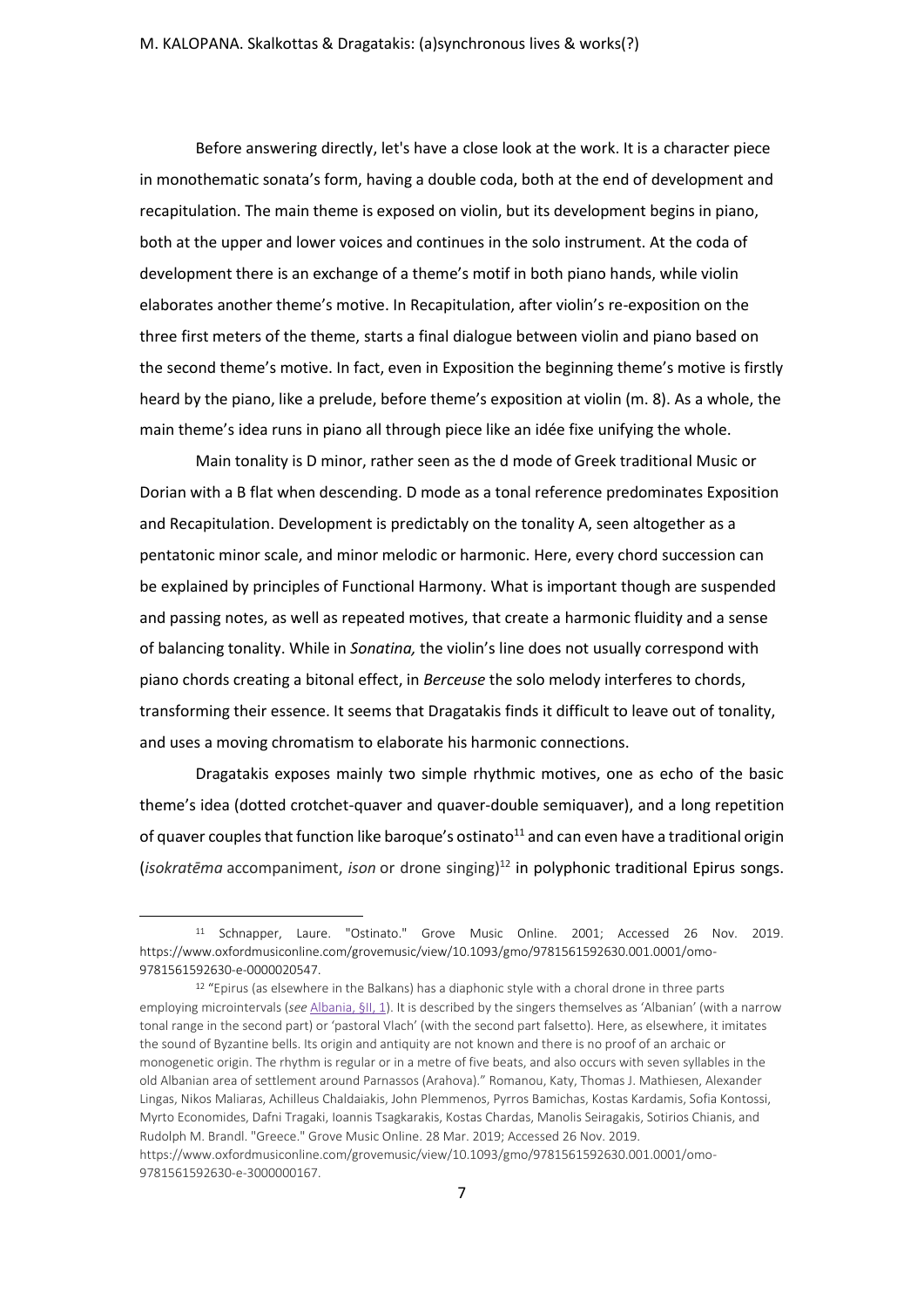This technique is not alien even in Skalkottas Sonatina. The difference here is that Dragatakis rhythmic motif in accompaniment is altogether a melodic one (minor descending third), and is repeated unchanged till the very end of the piece. The use of alternating basic meters (2/4, ¾, 4/4) should also be mentioned.

Last but not least, themes characteristics. Dragatakis makes a theme that last 14 whole meters, rather big within a piece of 44 meters. On the contrary, in Development, theme is elaborated twice within 15 (11+4) bars and Recapitulation contains just the 5 first meters of the theme. **Looking closer at the theme, in all its three entrances, it is obvious that each time contains all of the 12 notes of the chromatic scale. In fact, in its first appearance (O1), one can see a frequent repetition of the former six tones and a delay of the latter six. The characteristic of repetition of tones inside the row, before all notes are heard, is also present in Skalkottas' s** *Sonatina.* In *Berceuse* It is obvious that Dragatakis needs fourteen whole meters to appear the row for the first time, and just four and seven to re-enter it in Development. It seems that it isthe first time that Dragatakis is using the technique, obtaining gradually the ability to manipulate the row. The gradually achieved competence is confirmed by the fact that in each coming row, repeats are less. What's more, in row 3 the first eight notes are exposed without no repetition! Rows coming out of theme (O1) and its elaboration (O2, O3) are shown on the presentation. Not surprisingly, the F sharp /G flat note, that missed rows 2 and 3 comes to full light under a trill (m. 31-32/Development's CODA) that creates a cadence to D mode.

My so far study on Dragatakis works has bring to light his techniques from 1970 onwards, characterized by plurality of styles, in the sense of eclecticism and kaleidoscopic transformation. Dragatakis did never really aborted tonality (mostly as a pentatonic, but even modal and diatonic reference) but never did either excluded chromaticism and atonality in his works. The ways in which he applies atonality have so far been connected to chromatic groups of notes (transforming sets) and rarely to 12-note rows. The apocalypses though I came before, analyzing his young *Berceuse* respectively το Skalkottas's *Sonatina*, obliges me to make two furthermore crucial concluding remarks:

- 1. Dragatakis did not come into contact for the first time with innovative techniques after the WWII.
- 2. Dragatakis ability to incorporate in his musical language every musical style was ought to the **free** use of the 12-note row. And this knowledge seems, according to the elements exhibited, that has come directly from Skalkottas.